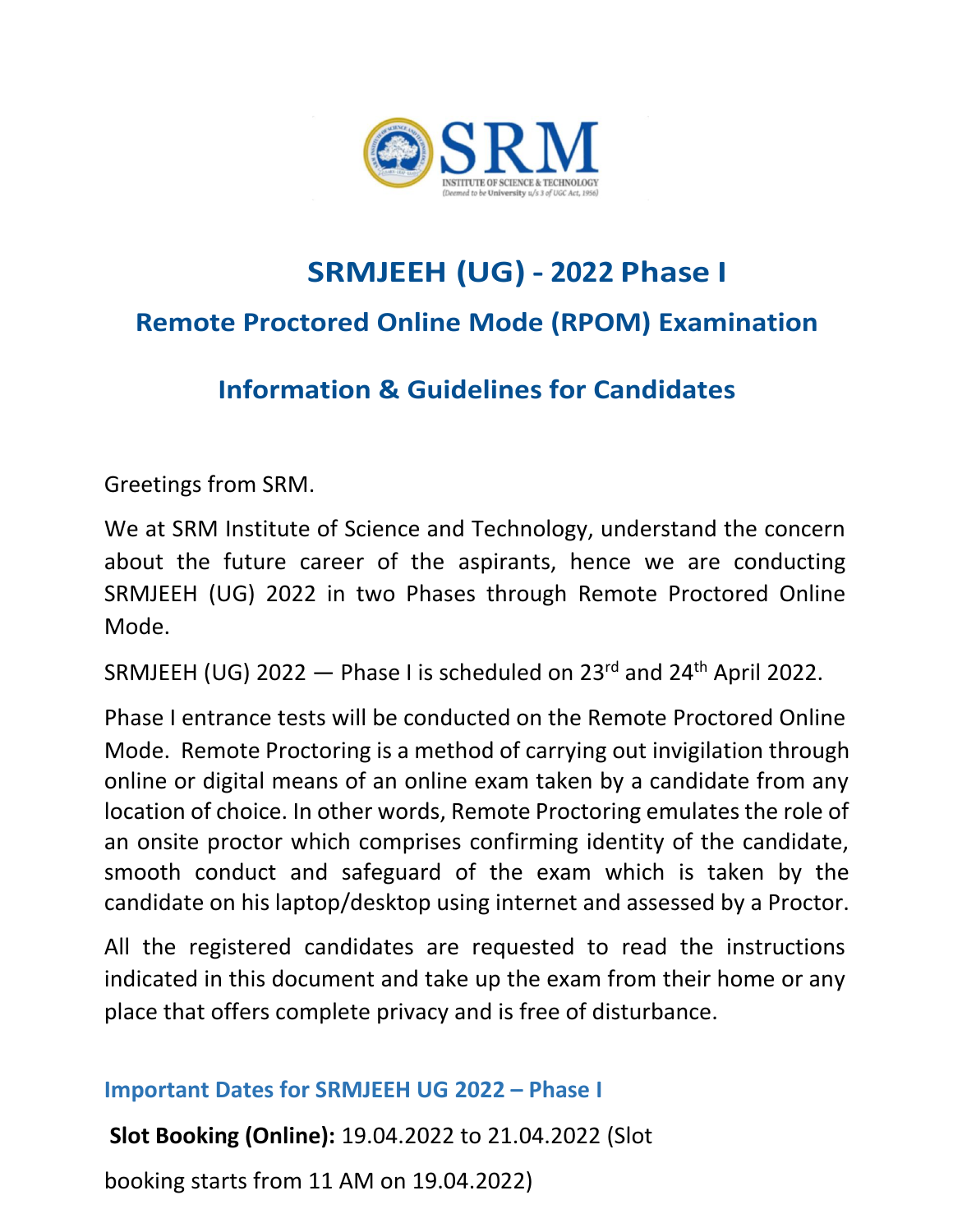**Mock Test (Online)**: 19.04.2022 to 21.04.2022 (Mock Test

starts from 11 AM on 19.04.2022)

### **SRMJEEH UG 2022 – Phase I (Main Test – Online):**

23.04.2022 (12.30 pm to 3.00 pm)

24.04.2022 (12.30 pm to 3.00 pm)

### **Requirements for Remote Proctoring test**

Candidates who have registered and are ready to take the test remotely from the convenience of their location must ensure that the system in which they take the test must have the following configuration and setup. Please follow the Instructions mentioned herewith.

Candidates are expected to maintain high level of discipline, ethics and integrity in appearing for the examination

## **Configuration of computer/ laptop**

Ensure that you have a good working system as below:

Computer - Pentium IV/Dual Core, 1GB RAM or higher, 80 GB HDD or higher, 15" colour Monitor, Keyboard, Mouse, Microsoft Windows 10 and above Antivirus Webcam and microphone. If you do not have one, you may hire/arrange one. The candidate can also use the mobile phone for taking the exam.

### **Internet connection**

A stable internet connection of at least 512 KBPS (1MBPS is preferred) shall be available throughout the test.

If mobile Hotspot is used for Internet connection, the candidates shall ensure that they have sufficient data balance before commencing the test.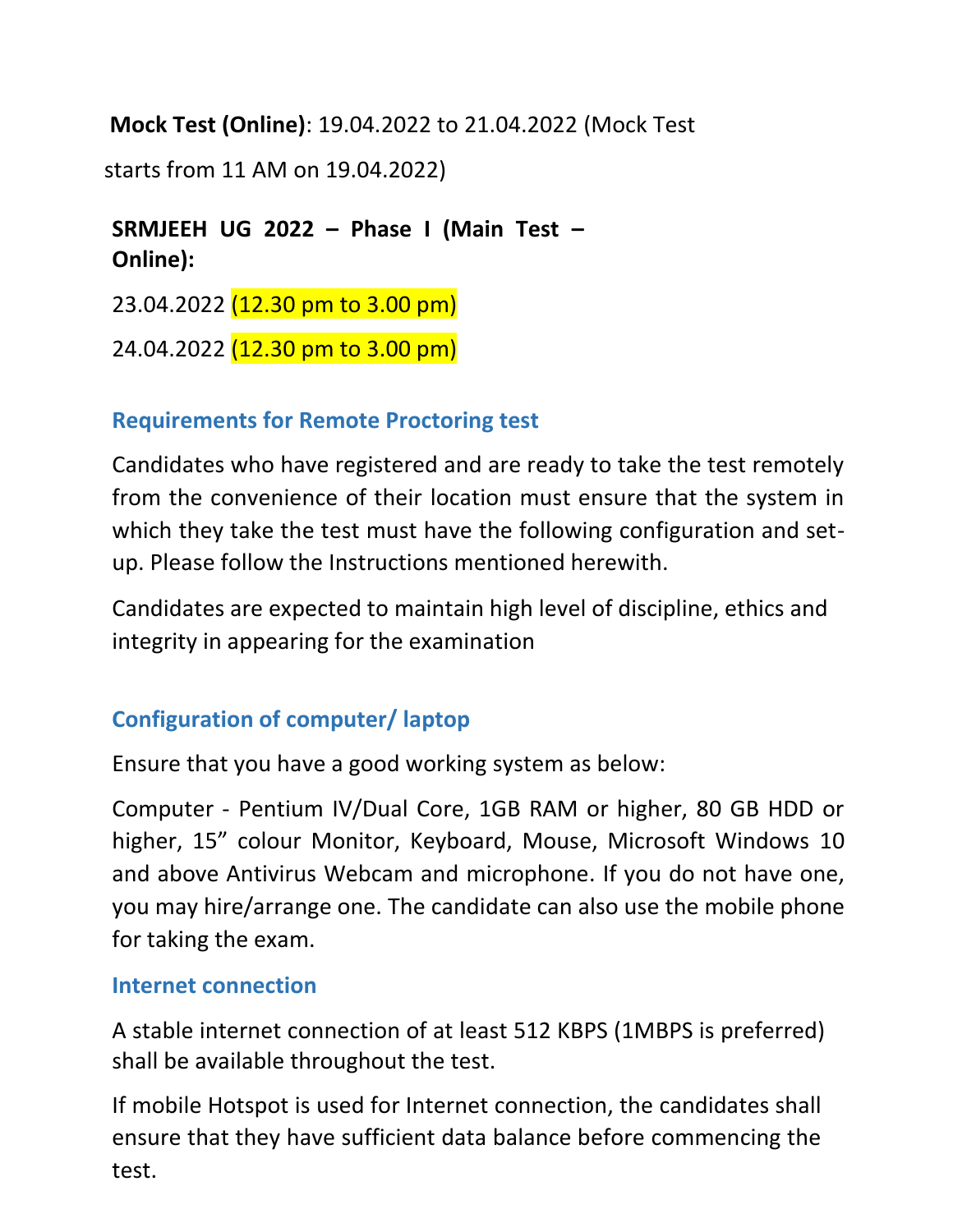Once the test begins, no retest will be given if the test is interrupted citing bad/no internet.

### **Room and Environment**

This is a high stakes entrance examination of great importance and the candidate shall sit in room without any noise and disturbances.

Place the computer so that your back is facing the wall and there are no devices placed in the background.

Keep the desk clear of objects, papers, books and any other electronic material like Mobile phones, tablets, laptops, etc. Ensure proper lighting (no back light) so that your face is clearly visible on the camera.

No other person shall enter the room while the candidate is taking the test. If the proctor or the Artificial Intelligence system observes any additional person in the webcam view or any voices are heard, the examination may be stopped by the remote proctor.

### **Ensure that you are dressed formally.**

Please see to that you are keeping your mobile which has the number registered during the registration. Keep this handy, as your assigned proctor may give a call to you if needed. You may also contact your assigned proctor, if you are facing any problem during the course of the examination.

### **The candidates MUST avoid the following:\***

- $\triangleright$  Do not take help from others
- $\triangleright$  Do not wear any blue tooth devices
- $\triangleright$  Do not read out anything loudly
- $\triangleright$  Do not leave the work station while taking the test
- $\triangleright$  Do not play radio/TV/ Music in the background
- $\triangleright$  Do not let anyone enter the room

 $\triangleright$  Do not use your phone for any purposes other than to interact with the Proctor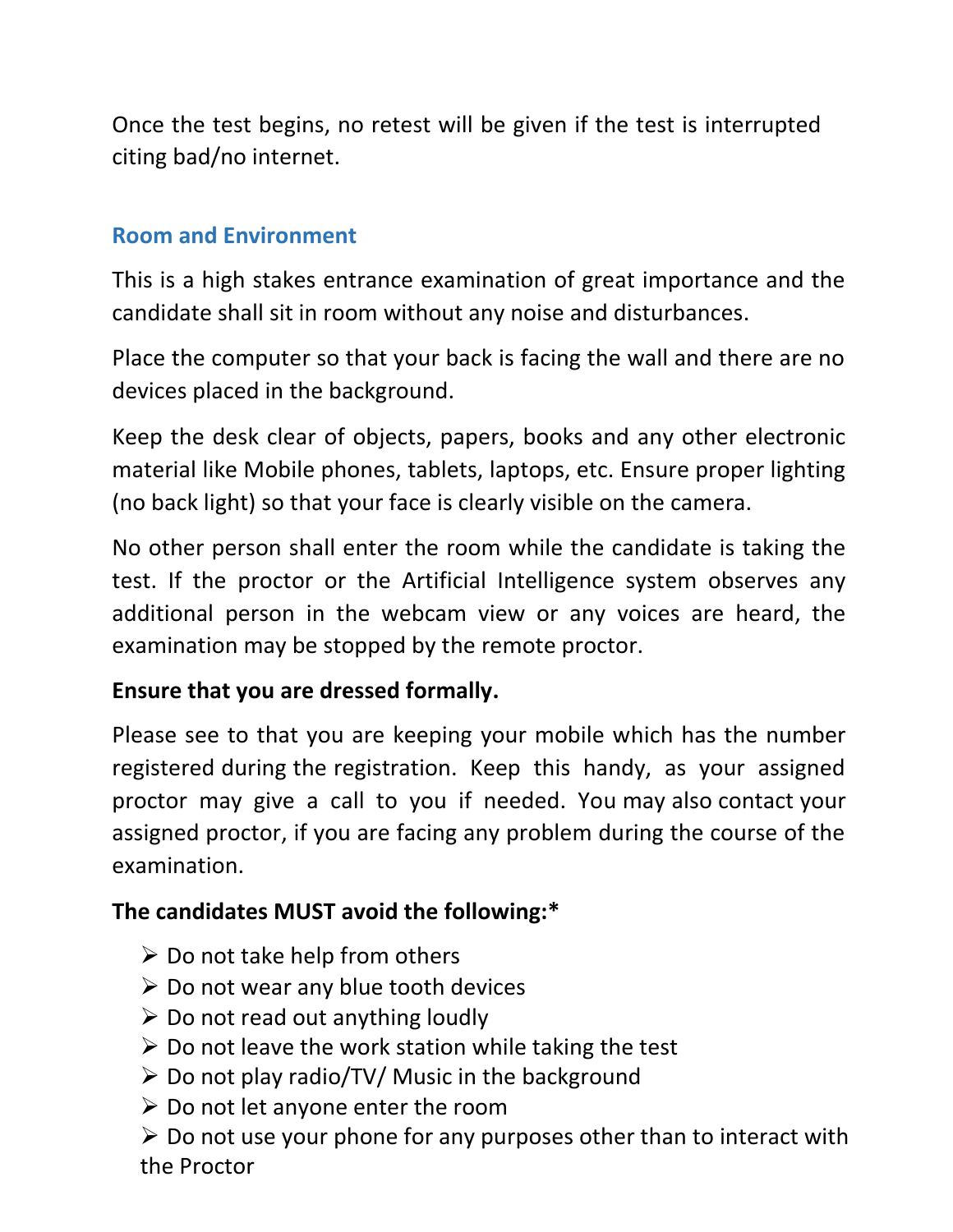**The Steps involved for writing SRMJEEH (UG) are given below:**



### **Step 1**

Login to Application Portal

The candidate has to login to the application portal through the link https://applications.srmist.edu.in/srmhs

# **APPLICANT NEEDS TO KEY IN HIS LOGIN CREDENTIALS (USER NAME AND PASSWORD) TO LOGIN TO HIS/HER DASHBOARD**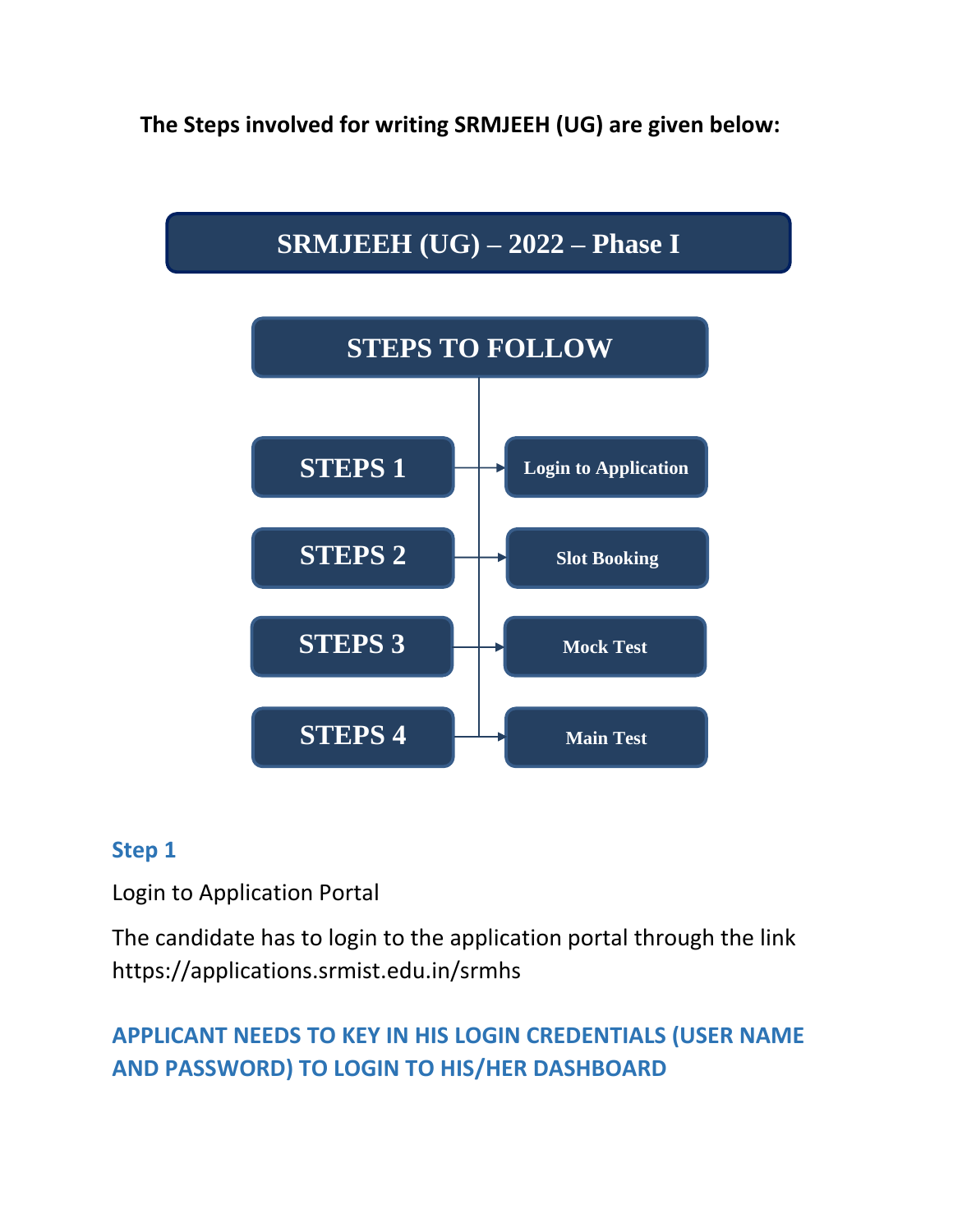applications.srmist.edu.in/srmhs



### **APPLICANT WOULD BE ABLE TO SEE "ADMISSION PORTAL" BUTTON AGAINST THEIR HEALTH SCIENCES APPLICATION FORM**

### **HE OR SHE CAN PRESS THE BUTTON TO ACCESS HIS ADMISSION PORTAL TO BOOK SLOT / TAKE EXAM / SEE RESULT ETC.**

| <b>SRM OSRM</b><br>OSRM          |                                                                  |                                 |                                 |                         | Welcome $\blacksquare$     |
|----------------------------------|------------------------------------------------------------------|---------------------------------|---------------------------------|-------------------------|----------------------------|
| <b>III</b> Dashboard             | Dashboard                                                        |                                 |                                 |                         | Virtual tour of SRMIST-KTR |
| <b>B</b> All Application Form(s) |                                                                  |                                 |                                 |                         |                            |
| <b>Admission Session 2022</b>    | 01<br>02                                                         |                                 | <b>No</b>                       |                         |                            |
| A My Profile                     | Application(s) In-Progress                                       | <b>Application(s) Completed</b> | 艮                               | <b>Query Raised</b>     |                            |
| <b>Q</b> My Queries              |                                                                  |                                 |                                 |                         |                            |
| <sup>⊠</sup> My Communication    | <b>Application Form</b>                                          | <b>Application No.</b>          | <b>Application Submitted On</b> | <b>Application Fees</b> | <b>Action</b>              |
| My Payments                      | <b>Admission Session 2022</b>                                    |                                 |                                 |                         |                            |
| <b>O</b> FAQs                    | Health Sciences Undergraduate Application Form<br>2022 (SRMJEEH) |                                 | 10/04/2022 02:16 PM             | ₹1200.00 <b>①</b>       | <b>Admission Portal</b>    |

#### **Step 2**

### **Slot Booking**

Once the candidate clicks the Admission Portal button, they can book the slots between 19.04.2022 and 21.04.2022 of their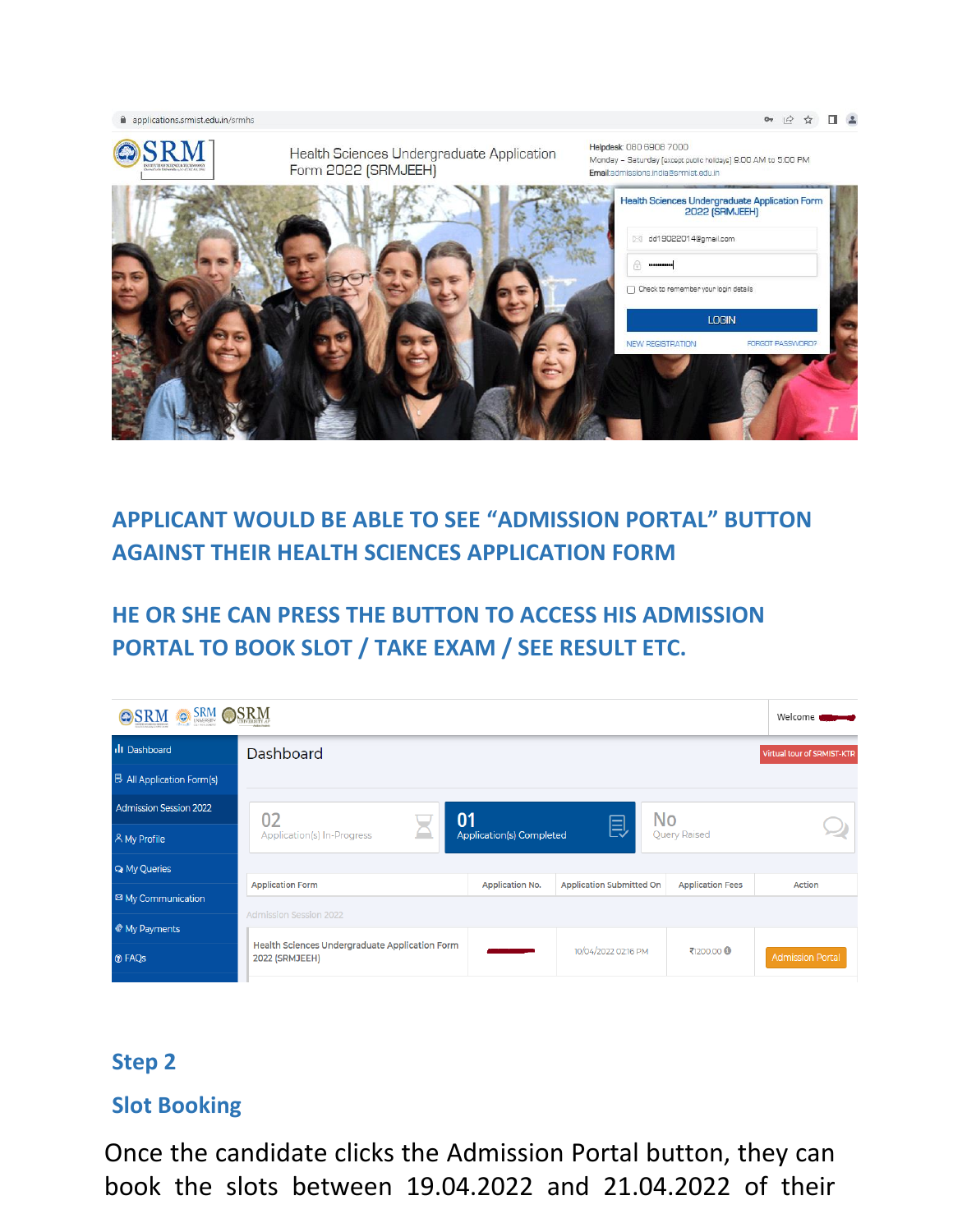convenience, subject to the availability of slots on a particular date.

| OSRM                            | $\equiv$                                                |                                                                   |
|---------------------------------|---------------------------------------------------------|-------------------------------------------------------------------|
| MENUS:                          | $\wedge$                                                | Applicant Photo                                                   |
| <b>Dashboard</b><br>Œ           | Applicant Form<br>Direct                                |                                                                   |
| <b>Educational Details</b><br>虘 | Applicant Name<br><b>ARUN</b>                           |                                                                   |
| Documents Upload<br>O           | Academic Year<br>2022-2023                              |                                                                   |
| Program Selection<br>g          | Application Number<br>V25DQ9AW                          |                                                                   |
| Change Password<br>e            | Date of Birth<br>01-06-2002                             |                                                                   |
| Logout<br>GФ                    | 9480004404<br>Mobile No.                                | <b>Entrance Slot Details</b>                                      |
|                                 | siva<br>Email ID                                        | <b>Click here for Slot Booking</b><br>m<br><b>SRMJEEE Phase I</b> |
|                                 | <b>Important Links</b><br>$\checkmark$                  |                                                                   |
| V25DQ9AW                        | Photoshop and Although and Franklin (Process to a strip |                                                                   |

After booking of slots, the candidate can download the Hall Ticket as given below:

|                            | Applicant Form     | Direct     | Applicant Photo                       |
|----------------------------|--------------------|------------|---------------------------------------|
| Dashboard                  | Applicant Name     | ARUN       |                                       |
| <b>Educational Details</b> |                    |            |                                       |
| Documents Upload           | Academic Year      | 2022-2023  |                                       |
| Change Password            | Application Number | V25DQ9AW   |                                       |
| Logout                     | Date of Birth      | 01-06-2002 |                                       |
|                            | Mobile No.         |            | <b>Entrance Slot Details</b>          |
|                            | Email ID           |            | <b>III</b> Click here for Hall Ticket |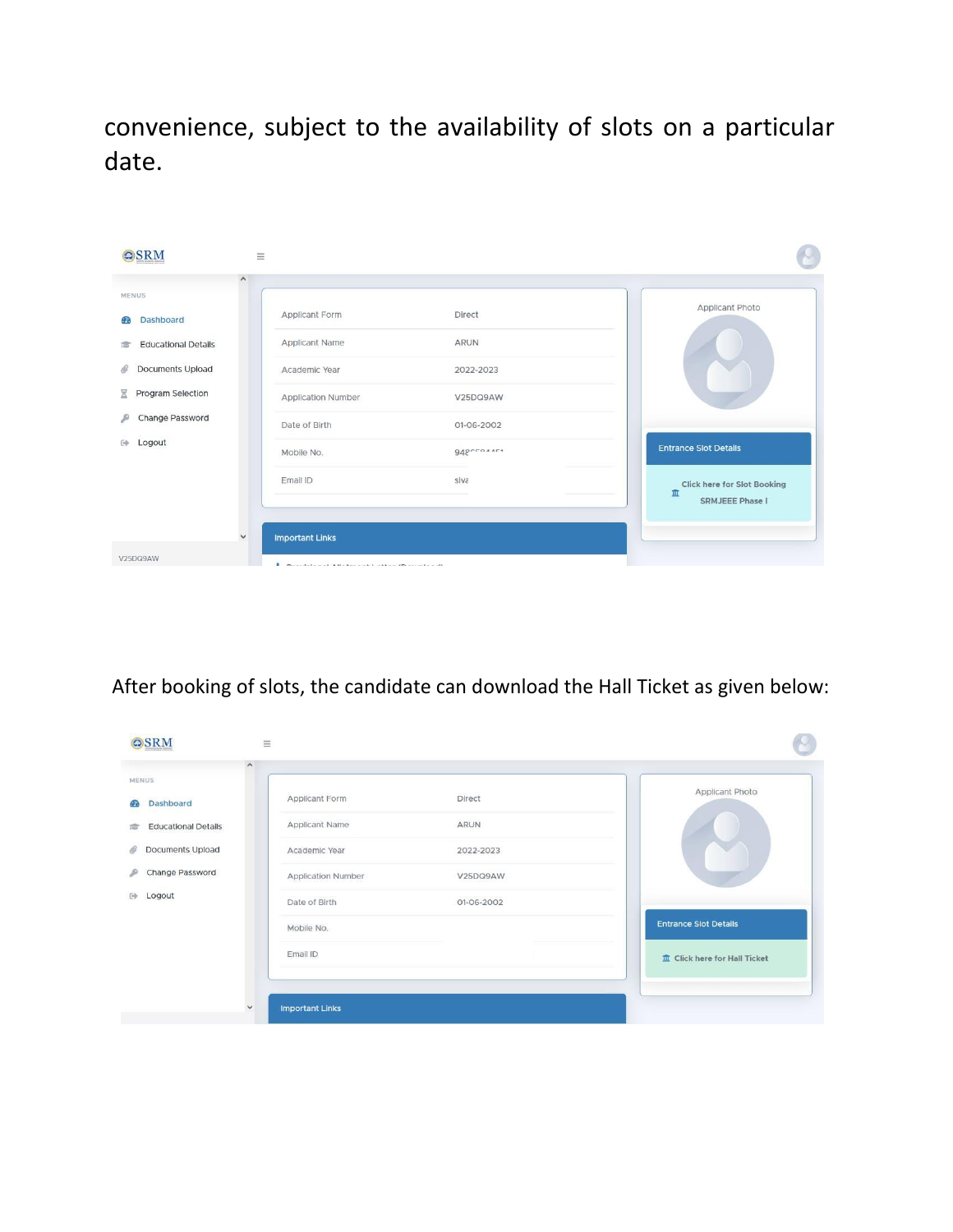#### **Step 3**

#### **Mock Test**

To ensure that the candidates get familiar with the set up infrastructure for taking online exam at home and to get comfortable with the exam interface, a mock test is facilitated between 19.04.22 and 21.04.22. Candidates can take the mock tests available to them.

To avoid last minute disturbances/ clarifications, it is suggested to the candidates to take the Mock test as scheduled and be prepared for the final test.

The Instructions for the mock test will be available in the link from 19.04.2022 to 21.04.2022 <https://srmjee2022.srmist.edu.in/Instructions/UG.aspx>

#### **[Step 4](https://srmjee2022.srmist.edu.in/Instructions/UG.aspx%20Step%204)**

Main Test

The Main Test will be conducted on 23.04.22 and 24.04.22 from 12.30 to 3.00 pm.

The Instructions for the main test will be available in the link <https://srmjee2022.srmist.edu.in/Instructions/UG.aspx>

#### **Candidates will be watched remotely**

Before the start of the test, the web cam will be activated automatically. If your camera is not working, you will not be able to start the examination.

The candidate will be asked to take a photo as appearing on the screen and also asked to take a photo of any clear photo ID card.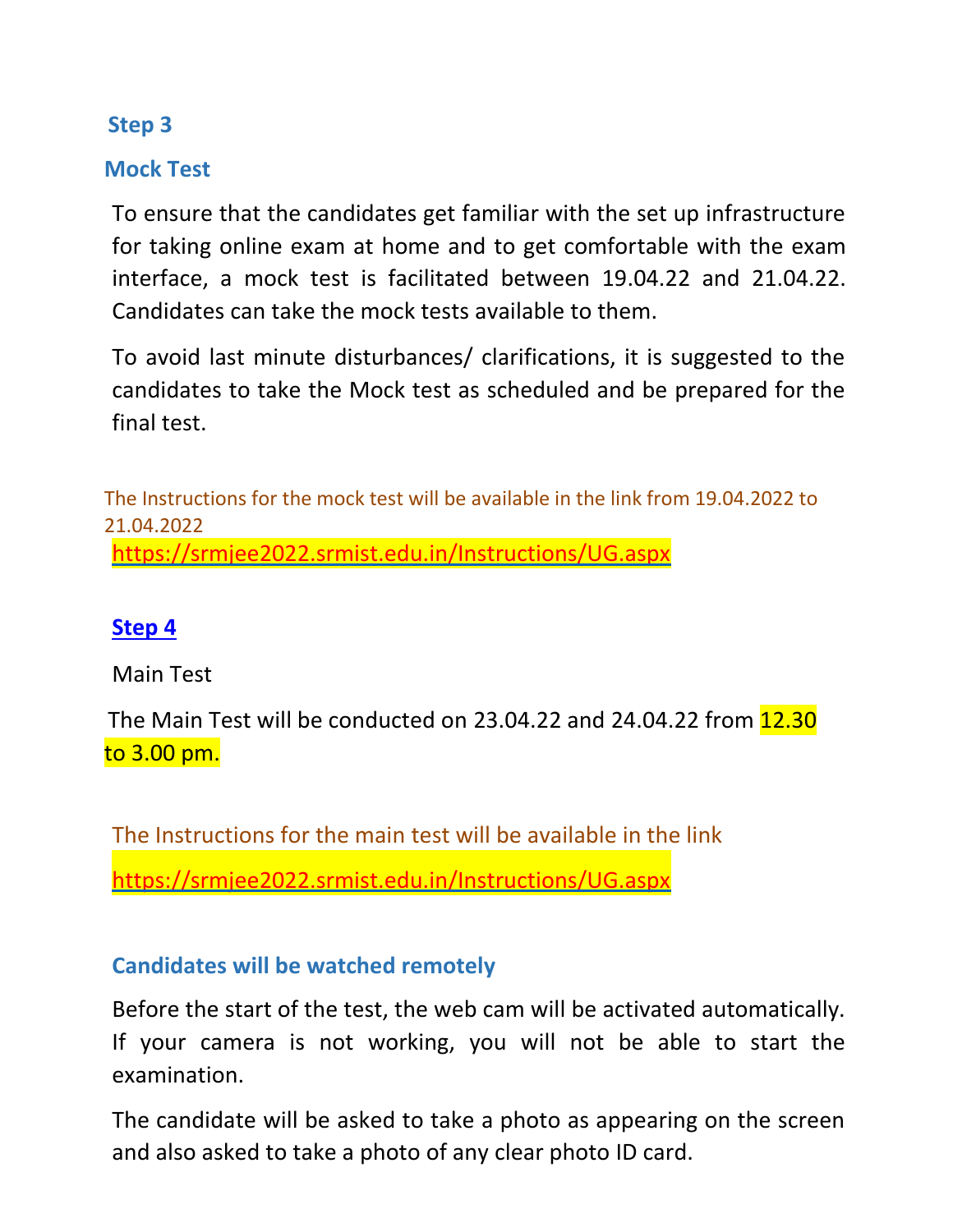Though the exam is online and the candidate is taking the exam from their home, there will be an invigilator monitoring every action remotely along with the help of AI engine.

The candidates will be invigilated / proctored by a remote proctor who will be watching all through the examination.

During the course of exam, in case of any suspicion of malpractice by the candidate, the remote proctor has the facility to send message/s to warn the candidate/s. In extreme cases of repeated offences being committed by the candidate, the proctor has the right to pause/terminate the test with further investigations.

### **Guidelines for Main Test**

- $\triangleright$  Candidates who have taken the remote mock test using SEB will only be scheduled for main exam.
- $\triangleright$  While taking mock test, their login details can be captured which can be used for the main test.
- $\triangleright$  Candidate have to login to the test using details in the admit card (Password)
- $\triangleright$  Main examination will be of 150 minutes. The candidates are expected to login at least 60 minutes before the test to take photograph of self and ID proof and to read instructions
- $\triangleright$  Candidates will not be allowed to end the test whether the candidate completes the test or quits the test for the first 120 minutes from the scheduled start of the test.
- $\triangleright$  Only one question appears on the screen and either the candidate answers the question or skips the same if he/she does not know the answer or does not want to answer. Once moved to the next question, the candidate cannot come back to the answered/skipped questions.
- $\triangleright$  On completion of exam, candidates are required to follow the instructions provided to close the exam.
- $\geq$  'I want to submit the test' button appears only after 120 minutes is Elapsed.
- $\triangleright$  The quit password needs to be entered to EXIT THE TEST (WHICH